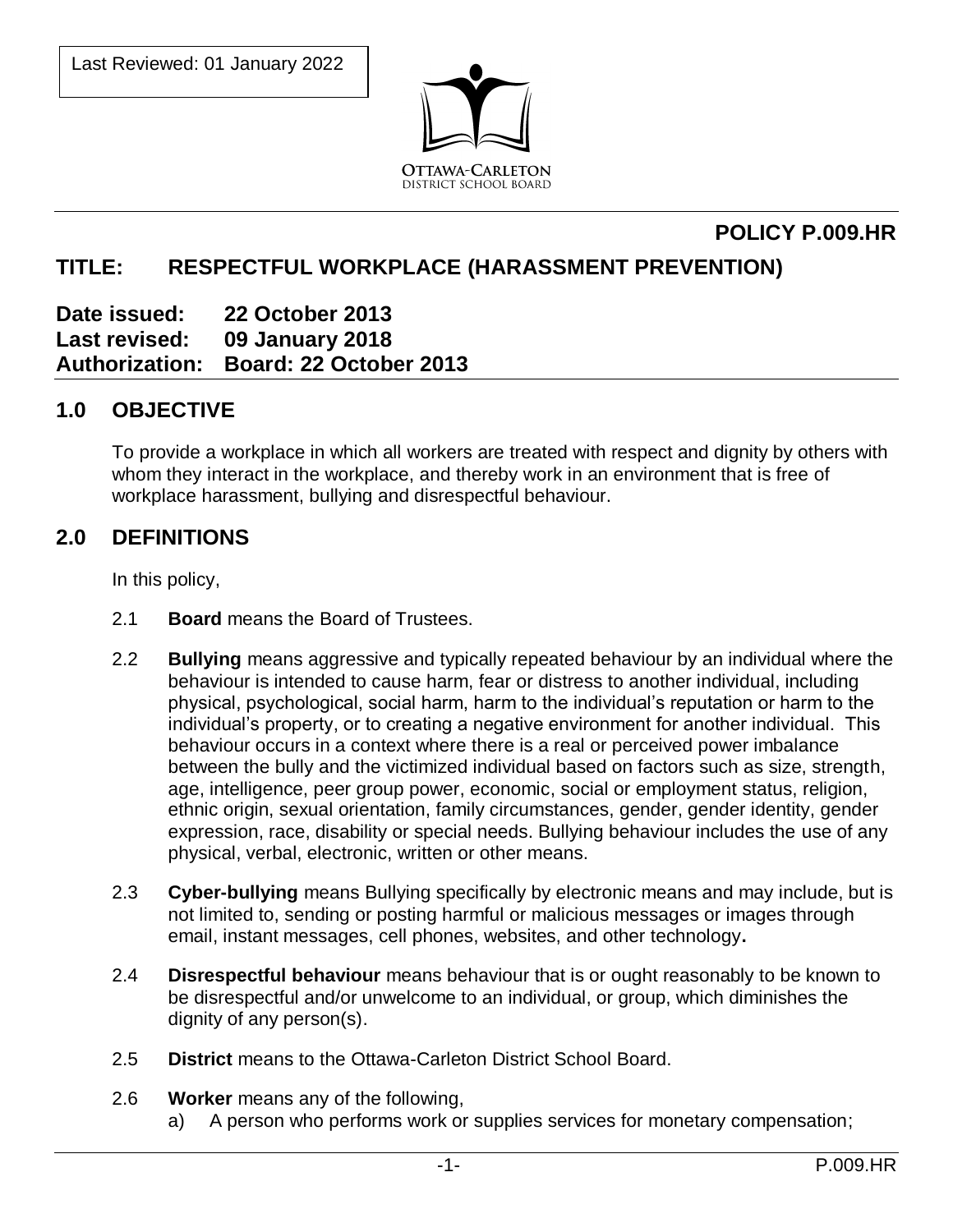- b) A secondary school student who performs work or supplies services for no monetary compensation under a work experience program authorized by the school board that operates the school in which the student is enrolled;
- c) A person who performs work or supplies services for no monetary compensation under a program approved by a college of applied arts and technology, university or other post-secondary institution;
- d) A person who receives training from the OCDSB, but who, under the Employment Standards Act, 2000, is not a worker for the purposes of that Act because the conditions set out in subsection 1 (2) of that Act have been met; and
- e) Such other persons as may be prescribed who perform work or supply services to the OCDSB for no monetary compensation.
- 2.7 Poisoned work environment means a work environment or atmosphere where disrespectful behaviour from a series of events or a single serious remark or action has an adverse impact on an individual or a group, that may include psychological or physiological harm, feelings of intimidation, impaired job performance, reduced job satisfaction, increased absenteeism and/or turnover.
- 2.8 Respectful behaviour means behaviour that supports and creates a positive workplace.
- 2.9 Workplace means the site where the individuals are customarily employed, and includes all other places which result from employment responsibilities or employment relationships, including OCDSB or committee meetings, locations at work-related social functions, work assignments outside the site, field trips, work-related conferences or training sessions, and work-related travel.

#### 2.10 **Workplace harassment** means

- a) engaging in a course of vexatious comment or conduct against a worker in a workplace that is known or ought reasonably to be known to be unwelcome, or
- b) workplace sexual harassment or workplace racial or ethnocultural harassment.
- 2.11 **Workplace racial or ethnocultural harassment** means engaging in a course of vexatious comment or conduct against a worker in a workplace because of the worker's ancestry, place of origin, ethnic or national origin, citizenship, religion or any expression thereof (e.g. attire), where the course of comment or conduct is known or ought reasonably to be known to be unwelcome.

### 2.12 **Workplace sexual harassment** means

- a) engaging in a course of vexatious comment or conduct against a worker in a workplace because of sex, sexual orientation, gender identity or gender expression, where the course of comment or conduct is known or ought reasonably to be known to be unwelcome, or
- b) making a sexual solicitation or advance where the person making the solicitation or advance is in a position to confer, grant or deny a benefit or advancement to the worker and the person knows or ought reasonably to know that the solicitation or advance is unwelcome.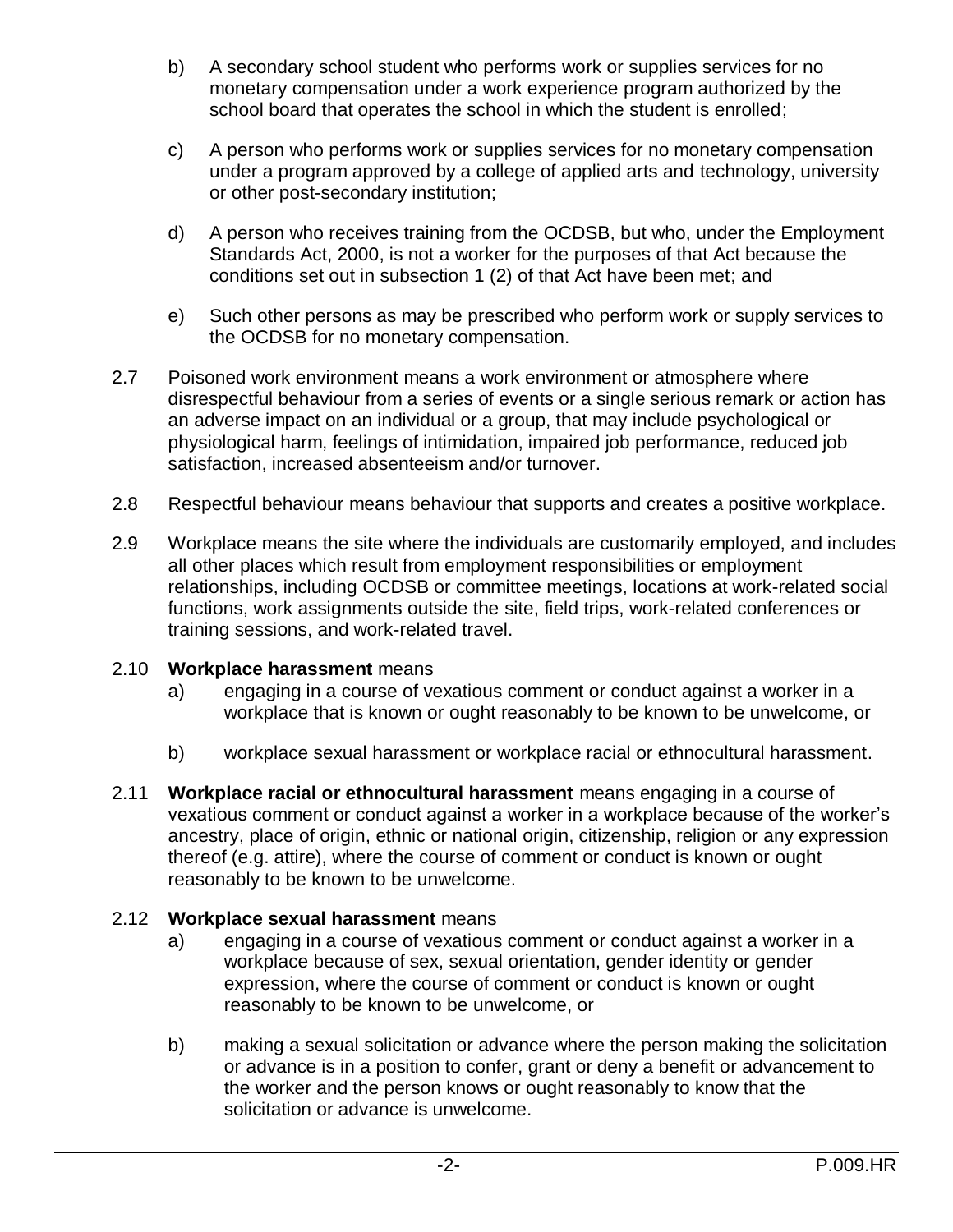# **3.0 POLICY**

### **Policy Statement**

3.1 The Board recognizes the principle of basic human dignity. The Board is committed to providing a workplace in which all individuals are treated with respect and dignity, and where workplace harassment, bullying and other disrespectful behaviours are not tolerated, including by workers, students, parents, trustees, suppliers and others with whom employees interact in the course of their employment.

### Guiding Principles

- 3.2 The District shall ensure through implementation of this policy that:
	- a) All workers are able to work in an environment which is free from workplace harassment, bullying and other disrespectful behavior.
	- b) Persons in a position of authority shall not use their authority inappropriately vis a vis another person.
	- c) Workers and all members of the District community understand their responsibility for contributing to a respectful workplace and model the character attributes Acceptance, Appreciation, Cooperation, Empathy, Fairness, Integrity, Optimism, Perseverance, Respect, and Responsibility.
	- d) All workers shall attempt to make every reasonable effort to resolve issues arising as a result of friction, conflict or disagreement in a respectful and professional manner that contributes to a healthy and productive workplace.
	- e) Complaints related to workplace harassment, bullying, disrespectful behavior or a poisoned work environment are taken seriously and addressed appropriately and in a timely manner.

# **4.0 SPECIFIC DIRECTIVES**

- 4.1 Workplace harassment of any kind shall not be tolerated.
- 4.2 Workplace harassment may take the following forms:
	- a) verbal, including offensive words or jokes which demean persons on the basis of any form of discrimination, bullying, or intimidation;
	- b) environmental, including graffiti, defacement of private or public property including school lockers, pictures or cartoons that are demeaning of others based on any of the above forms of discrimination;
	- c) physical, including unwelcome physical contact or assault, offensive gestures, threatening physical behaviour, physical bullying; and
	- d) psychological, including deliberate isolation or ostracism, condescending or patronizing behaviour which undermines self-respect.
- 4.3 Disrespectful behaviour shall not be tolerated from anyone in the workplace. Forms of disrespectful behaviour may include, but are not limited to: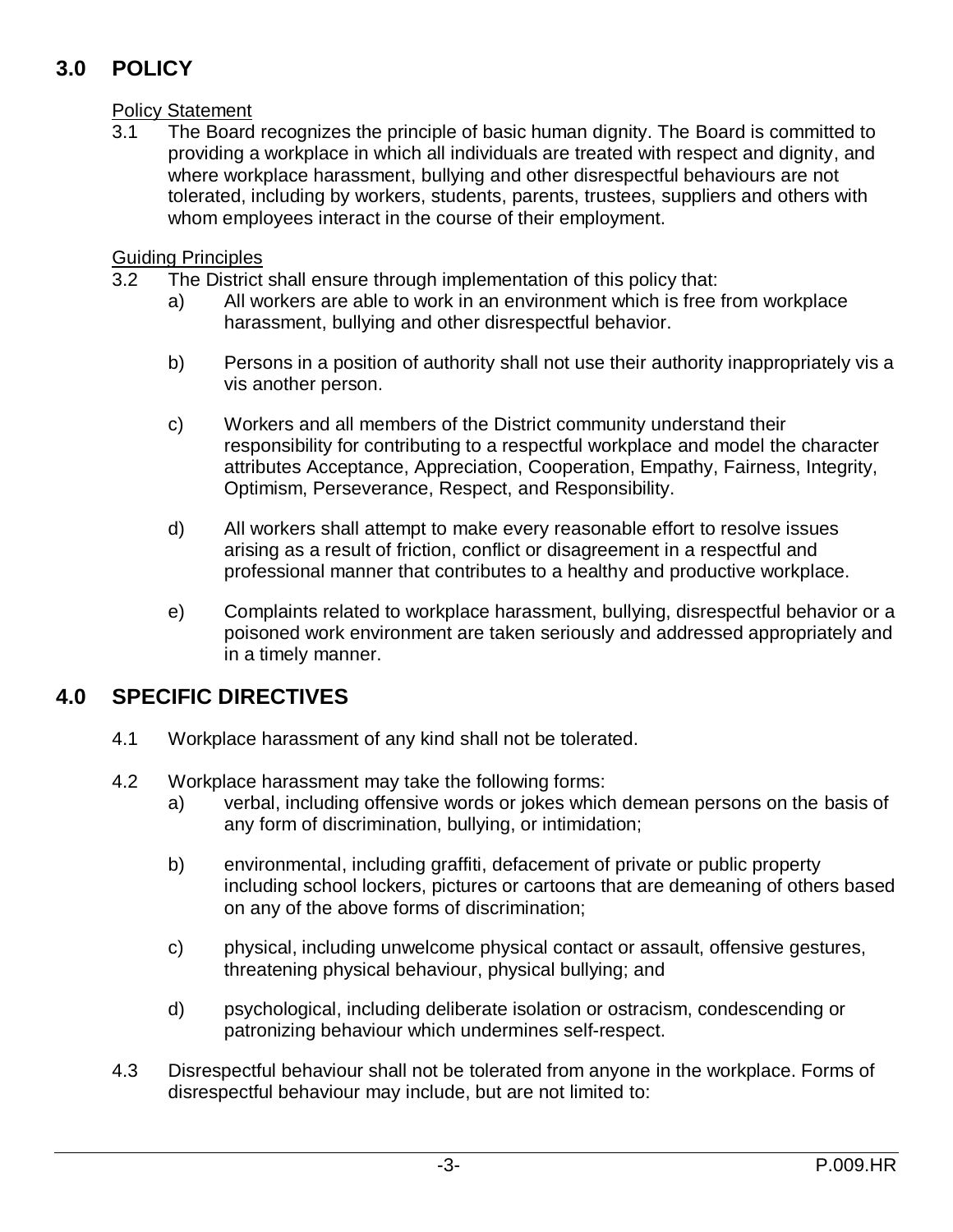- a) written or verbal comments, actions, gestures, behaviours or 'jokes' which would reasonably be perceived as unwelcome, humiliating, offensive, hurtful, or belittling;
- b) bullying or intimidating behaviour;
- c) abuse of authority;
- d) yelling, shouting, screaming, or swearing;
- e) deliberately excluding or isolating a person from relevant work activities or decision-making;
- f) stereotyping or making inappropriate assumptions about an individual based on an individual's personal qualities, characteristics or role; and
- g) devaluing or trivializing a person's successes, contributions or concerns.
- 4.4 Workplace harassment and disrespectful behaviour does not include a reasonable action taken by the OCDSB or supervisor relating to the management and direction of workers or the workplace, including but not limited to
	- a) training, direction, instruction, performance management, and discipline.
- 4.5 Respectful behaviour includes:
	- a) being polite and courteous;
	- b) treating others equitably and fairly;
	- c) accepting responsibility for actions, reactions, and behaviours that impact others;
	- d) respecting the differences in people;
	- e) respecting the rights of others;
	- f) showing proper care and regard for District property and for the property of others; and
	- g) demonstrating honesty and integrity.
- 4.6 Where a conflict arises between workers opportunities for resolution should be sought, or may be presented, by the parties to the conflict in order to resolve the matter. As such, the parties are encouraged to be open to reasonable solutions to the conflict at any time throughout the process. Workers shall have recourse to appropriate mechanisms for redress where an alleged incident of harassment or disrespectful behaviour is shown to have occurred.
- 4.7 All incidents of workplace harassment and disrespectful behaviour, when reported or discovered, shall lead to appropriate corrective and/or disciplinary action, as set out in the procedure which shall accompany this policy. The District shall ensure that an appropriate response is made in a timely manner to each alleged incident.
- 4.8 This policy is not intended to interfere with positive and appropriate social interaction that occurs in the workplace.